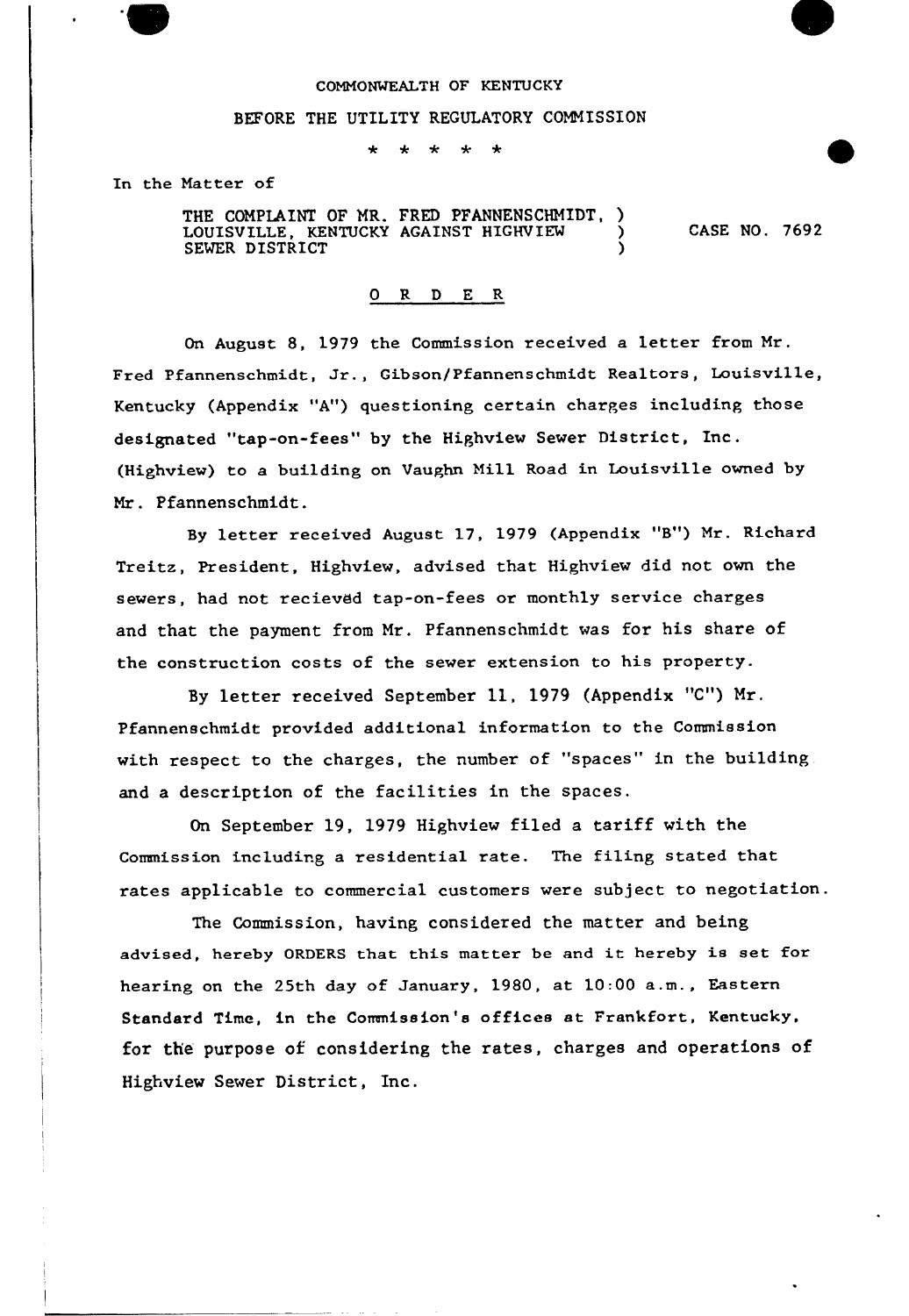IT IS FURTHER ORDERED That Highview Sewer District, Inc. shall appear at the scheduled hearing and present testimony relative to this matter.

Done at Frankfort, Kentucky, this 3rd day of January, 1980.

UTILITY REGULATORY COMMISSION

For the Commis sion

AT FEST  $ATX = C \times C$ 

 $\bar{z}$ 

 $\ddot{\cdot}$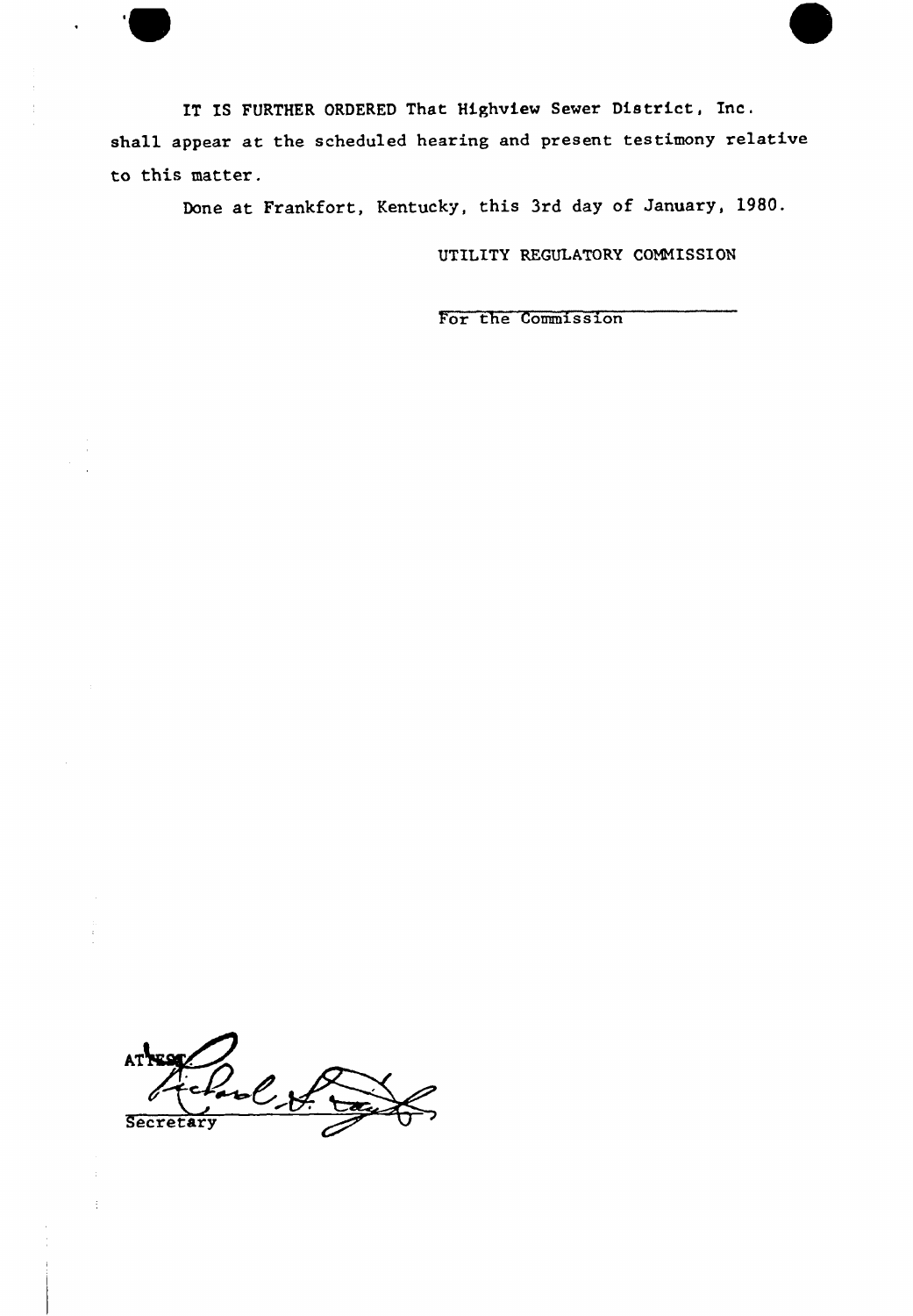

RECEIVED

AUG 8 1979

 $-$ rr $-$ ntuka

UTILITY REGULATORY **COMMISSION** 

CENTRAL 0FFICE P. O. SOX 14385 S115 SO. THIRD STREET LOUISVILLE, KY. 40214 PHONE 367.8101

August 7, 1979

Hr. Richard Heaan Secretary of Utility Regulatory Commission P.O. Box 615 Frankfort, Kentucky 40602

#### Subject: Connection Fees for Private sever plant

Dear Nr. Hcman:

It has been brought to my attention there may be <sup>a</sup> lav regarding tap on fees for private sever plants vhen the cost of extending the sever line vas paid by someone other than the ovner of the plant.

The connection in question is on a building I have on Vaughn Mill Road in Louisville, Kentucky. The sever plant is Highview Sever District. I have paid \$4,000. for one connection and in order to complete the space in the building I must pay additional fees as outlined in thc tvo attached letters.

Please advise.

Sincerely,

GIBSON/PFANNENSCHHIDT REALTORS red Pfannenschmidt, Jr.

والمساريب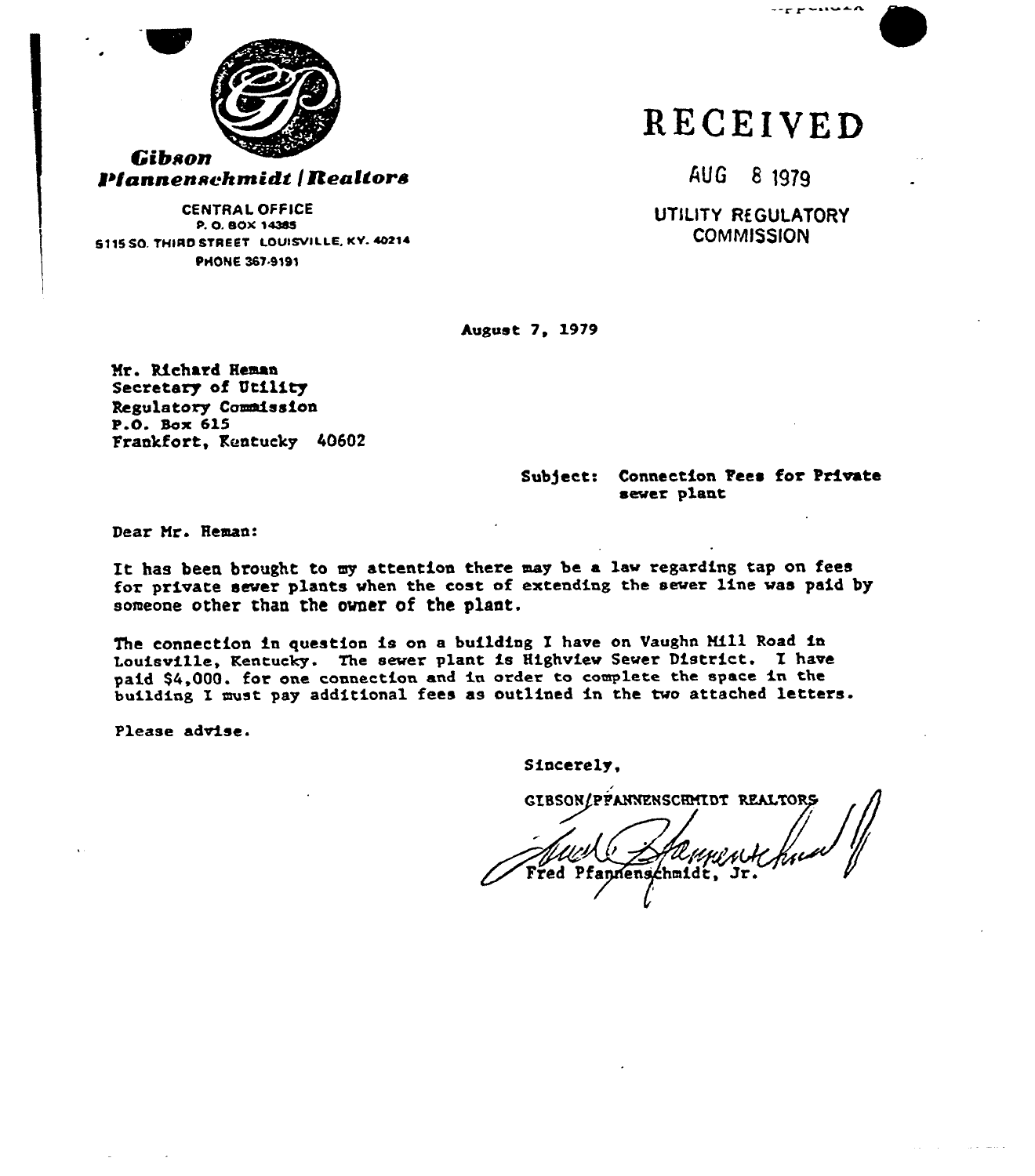HIGHVIEW SEWER DISTRICT, INC. 1510 NEWSURG ROAD LOUISVILLE, KENTUCKY g02lh

August 15~ 1979

# RECEIVED

AUG 17 1979

UTILITY REGULATORY COMMISSION

Mr. Richard Heman, Secretary<br>Utility Regulatory Commission<br>?. 0. Box 615 Frankfort, Kentucky 40602

Dear Mr. Heman:

This is in response to your letter to Highview Sewer<br>District, Inc. dated August 10, 1979 with regard to the correspondence you received from Mr. Fred Pfannenschmidt. Jr. of Gibson/pfannenschmidt, Realtors

Highview Sewer District, Inc. does not and has never owned the sewers to which Nr. pfannenschmidt connected his building, Highview did not receive any tap-on fees or any other type of payment from the matter in question.

Highview does receive the monthly sewer service charge for treating the sewage from Mr. Pfannemschmidt's building.

The pavment from Mr, pfannenschmidt was for his share of the construction costs of the sewers that were extended to his property. The payment went to the two companies that paid for the construction of these sewers that extended the sewers to this commercial area. I trust these comments are what you requested.

Yours very truly,

HIGHVIEW SEWER DISTRICT. INC.

Richard H. Treitz, President (502) 459-7069 (says No-<br>(survey mong musika)

893-5341 RH. Treitz